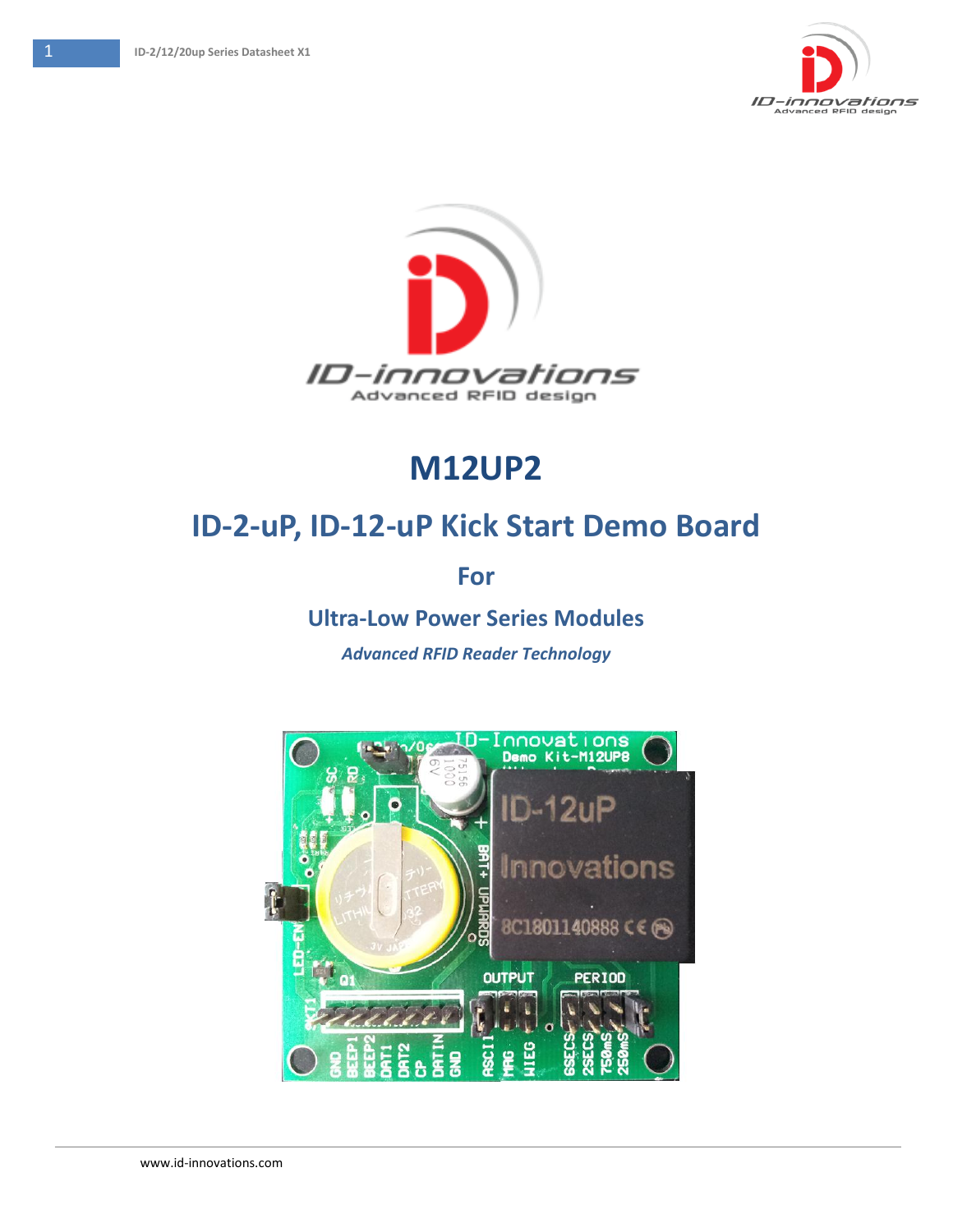**Table of Contents** 



#### Rev1.1-18/02/2016

# **Section Title** Page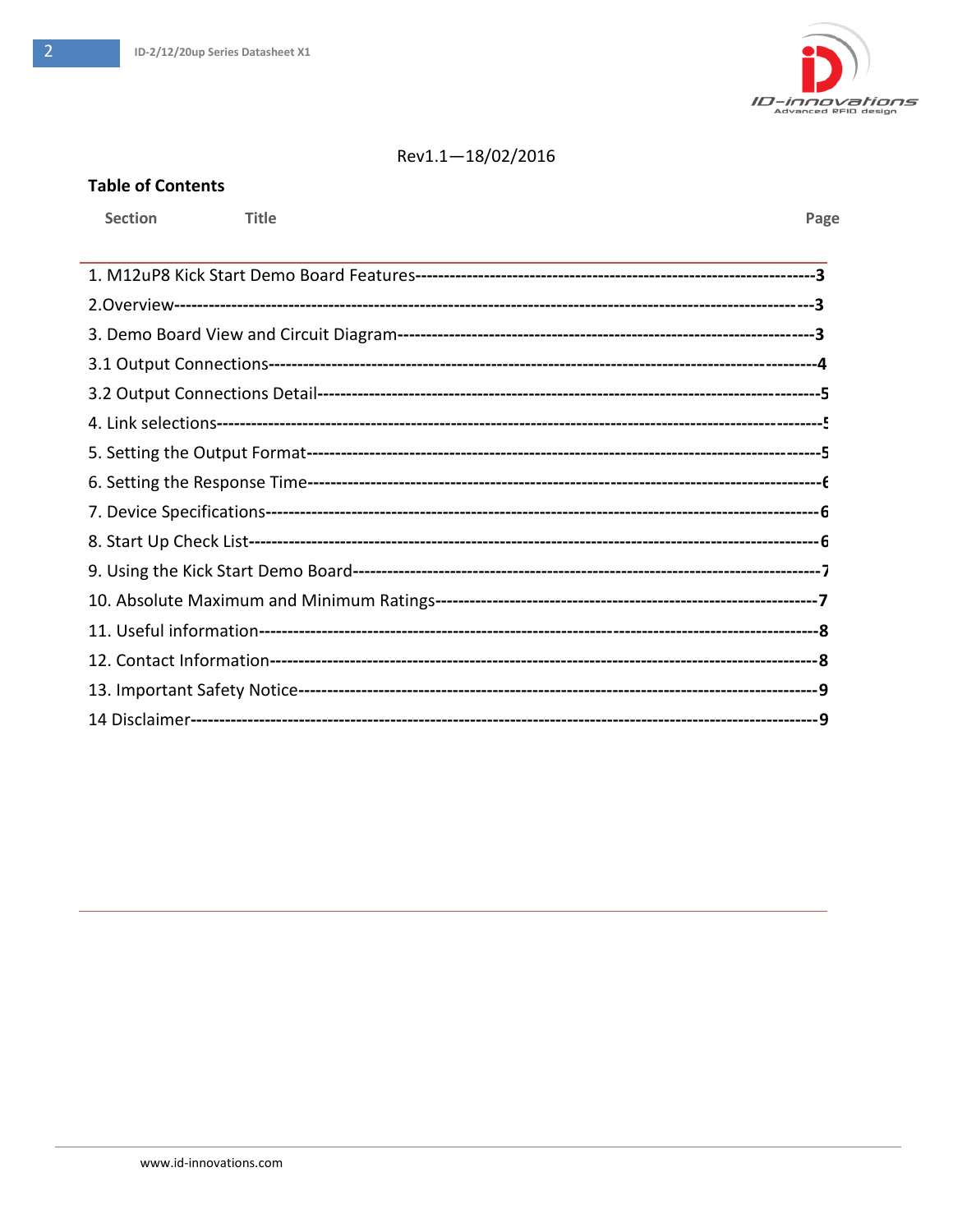

### <span id="page-2-0"></span>**1. M12uP8 Kick Start Demo Board Features**

- **Rapid Evaluation of ID-2uP and ID-12uP modules**
- **On- board 3volt lithium cell**
- **Selectable Output Format and Response Time**
- **Low cost**

### <span id="page-2-1"></span>**2. Overview**

The ID-12UP demo board is a cost effective tool for rapidly evaluate of ID-xxuP series micro-power reader module. It is supplied with an ID-12uP module and a CR3023 type lithium primary cell, and can be used immediately. Developers are free to copy all or part of the PCB for use with Innovations modules. With infrequent use the battery can be expected to last over 5years with an activation setting of 2seconds and up to the shelf life of 10years with an activation setting of 6seconds. Set to an activation of 250mS a battery life of 9months may be expected.

### <span id="page-2-2"></span>**3. Demo Board View and Circuit Diagram**

Details of the demo board for ID-12uP are given below. Users are free to copy, use or modify all or part of the board for their own purposes. No guarantees are given as to the suitability of the board for any purpose. The board is provided only to allow customers to evaluate the ID-12uP and ID-20-uP.



#### **Demo Board PCB Top Layer Compared Board Bottom Layer**

www.id-innovations.com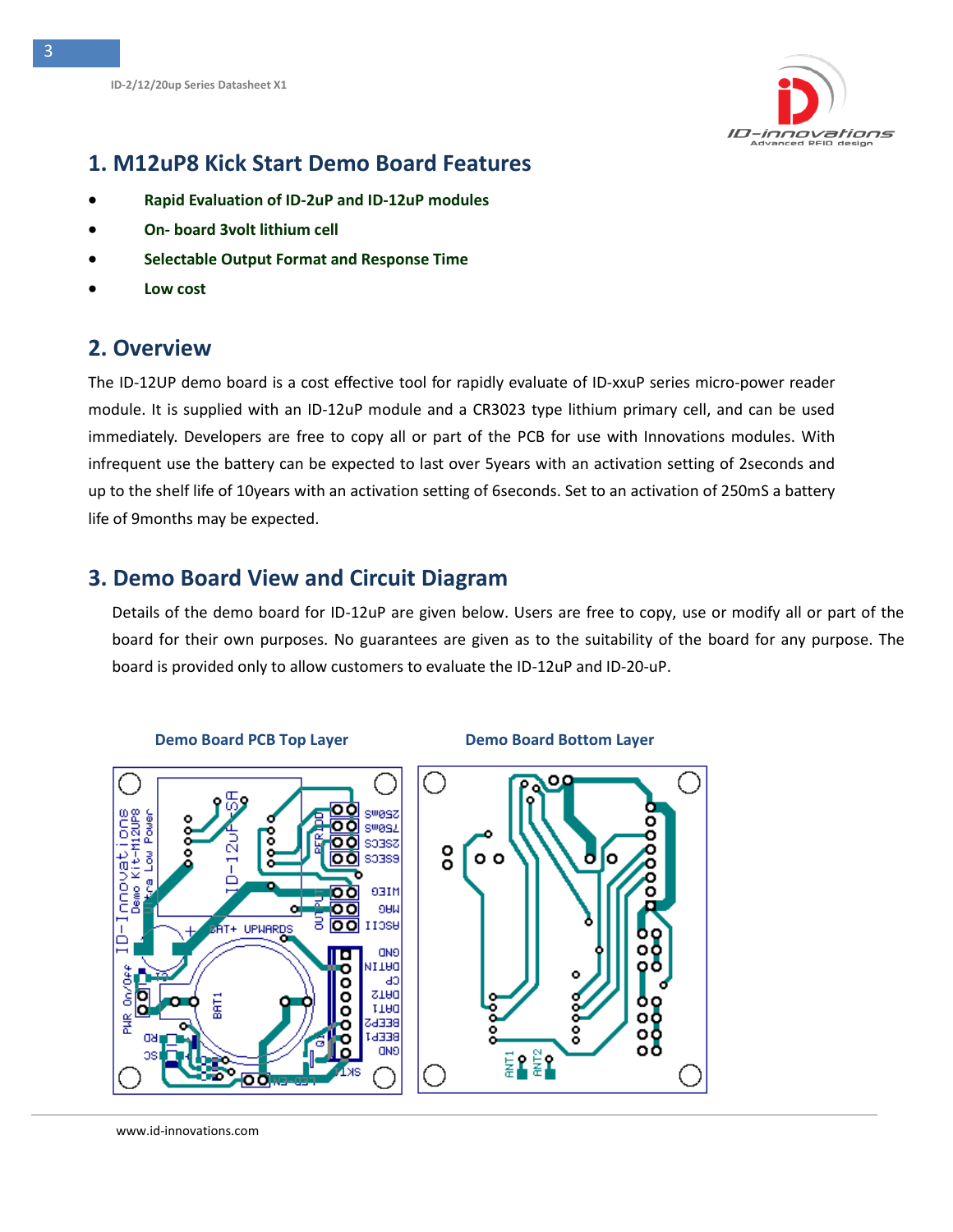

#### **Demo Board Schematic**



| Part                                             | Description                 |
|--------------------------------------------------|-----------------------------|
| Module                                           | ID-12uP                     |
| Bat1                                             | C2023 Lithium 3v            |
| Led1                                             | 1206 SMD LED                |
| Led <sub>2</sub>                                 | 1206 SMD LED                |
| R1                                               | 0805<br>10R                 |
| R <sub>2</sub> , R <sub>3</sub> , R <sub>4</sub> | <b>5k6</b><br>0603          |
| LK1-LK8                                          | 0.1" Pitch Links            |
| C <sub>1</sub>                                   | <b>RUBYCON TZV 1000/6.3</b> |
| Q1,Q2                                            | ZXMS6004 FCCT-ND            |

#### Table1

Q1 is a 'Smart' FET and is resistant to current overload and dissipate damage. Other 3v logic-level CMOS FETs may be used. Beeper load currents can easily exceed the capacity of the CR3023 cell, so an external supply may be if a beeper is required. R1 is a protection resistor for experimental purposes only. C1 may be any-value from 1uF-100uF, although slightly better performance will be obtained with higher values.

# <span id="page-3-0"></span>**3.1 Output Connections**

| Pin            | Description                                              |
|----------------|----------------------------------------------------------|
| $\mathbf{1}$   | Ground 0V                                                |
| $\overline{2}$ | Leave – for future modules data-in connection.           |
| 3              | CP – Used as 'Card Present Output for Magnetic Emulation |
| 4              | Wiegand Odd Output and Complementary ASCII Data Output   |
| 5              | Wiegand Even Output and ASCII Data Output                |
| 6              | Power Beeper Output                                      |
| 7              | Logic Level Beeper Output.                               |
| 8              | Ground 0V                                                |

Table2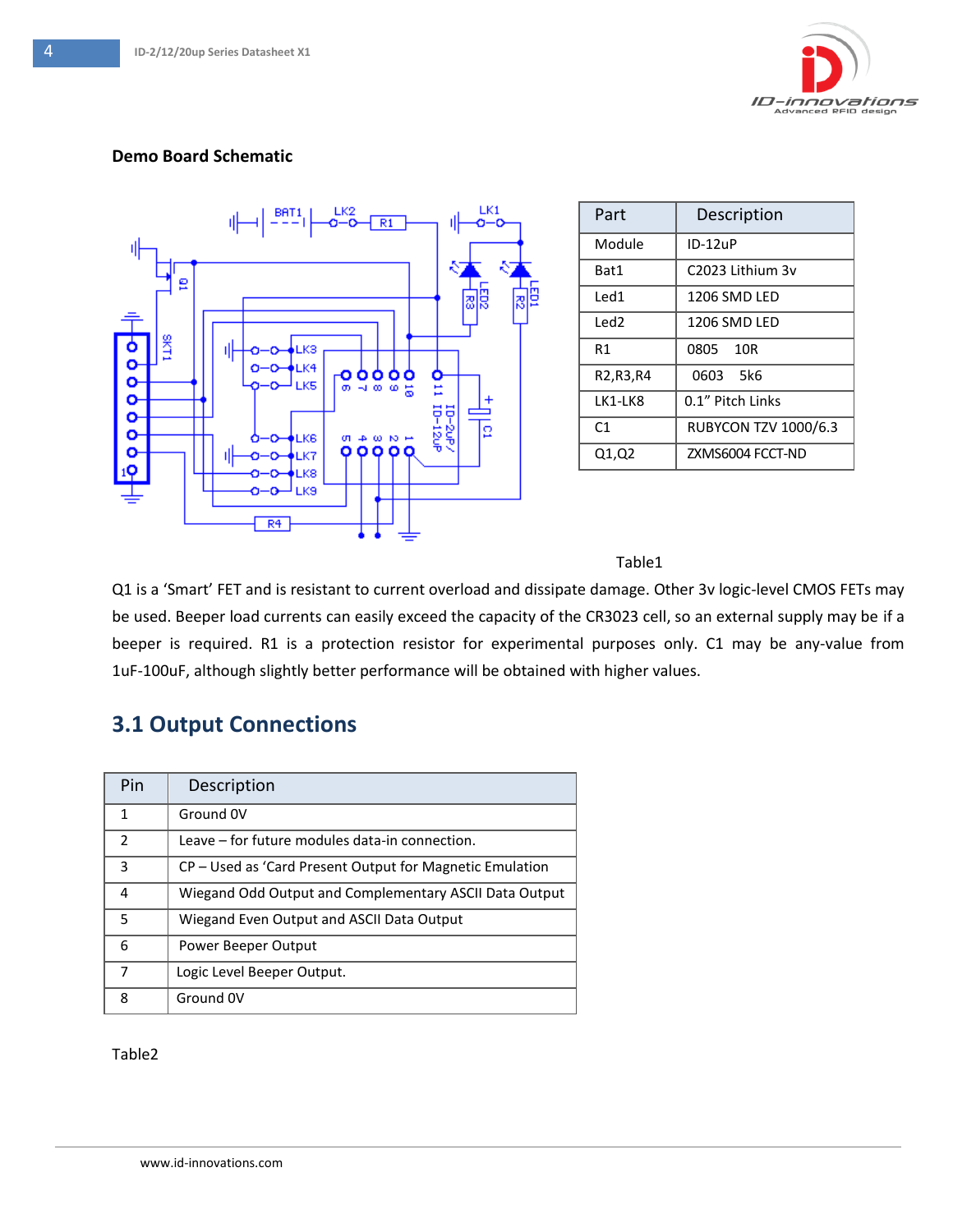

# <span id="page-4-0"></span>**3.2 Output Connections Detail**

- Pin1 System and data ground, 0v corresponding to pin 1 of ID-12uP module.
- Pin2 Not used in the current ID-2uP/12uP. Leave clear. In future versions this pin may be used for host to reader communications.
- Pin3 This pin is logic level and used only in Magnetic ABA Track2 emulation as the 'Card, Present' output. It is connected to pin5 of the ID-12uP module. It is normally high and goes active-low during a read output. See ID-12uP data sheet.
- Pin 4 This pin is logic level and is used for both Wiegand Odd output and for the ASCII complementary output corresponding to pin 8 of ID-12uP module. See ID-12uP data sheet.
- Pin5 This pin is logic level and is used for both Wiegand Even output and for the ASCII the normal output corresponding to pin 9 of ID-12uP module. See ID-12uP data sheet.
- Pin6 This is a common drain buffered Beeper driver. The FET Q1 is a protected smart FET. The Beeper positive should be taken to an external supply of 5 thru 24v.
- Pin7 This pin is the logic level beeper output, corresponding to pin 10 of ID-12uP module. See ID-12uP data sheet.
- Pin9 System and data ground, 0v corresponding to pin 1 of ID-12uP module.

# <span id="page-4-1"></span>**4. Link selections**

| Link#                    | Description                    |
|--------------------------|--------------------------------|
| 1                        | Enable LEDs                    |
| $\overline{\phantom{a}}$ | Power On/Off                   |
| 3                        | Select ASCII Output Format     |
| 4                        | Select Magnetic Output Format  |
| 5                        | Select Wiegand Output Format   |
| 6                        | Select 6second Activation Time |
| 7                        | Select 2second Activation Time |
| 8                        | Select 750mS Activation Time   |
| q                        | Select 250mS Activation Time   |

Table 3

# <span id="page-4-2"></span>**5. Setting the Output Format**

The output format is selected by connecting Links as shown in table3. Note that the ID-xxuP firmware only checks the output format upon switch-on. Subsequently changing the links to select another format will only take effect after an off-on cycle. To switch off the module, link2 must be removed at least 1minute.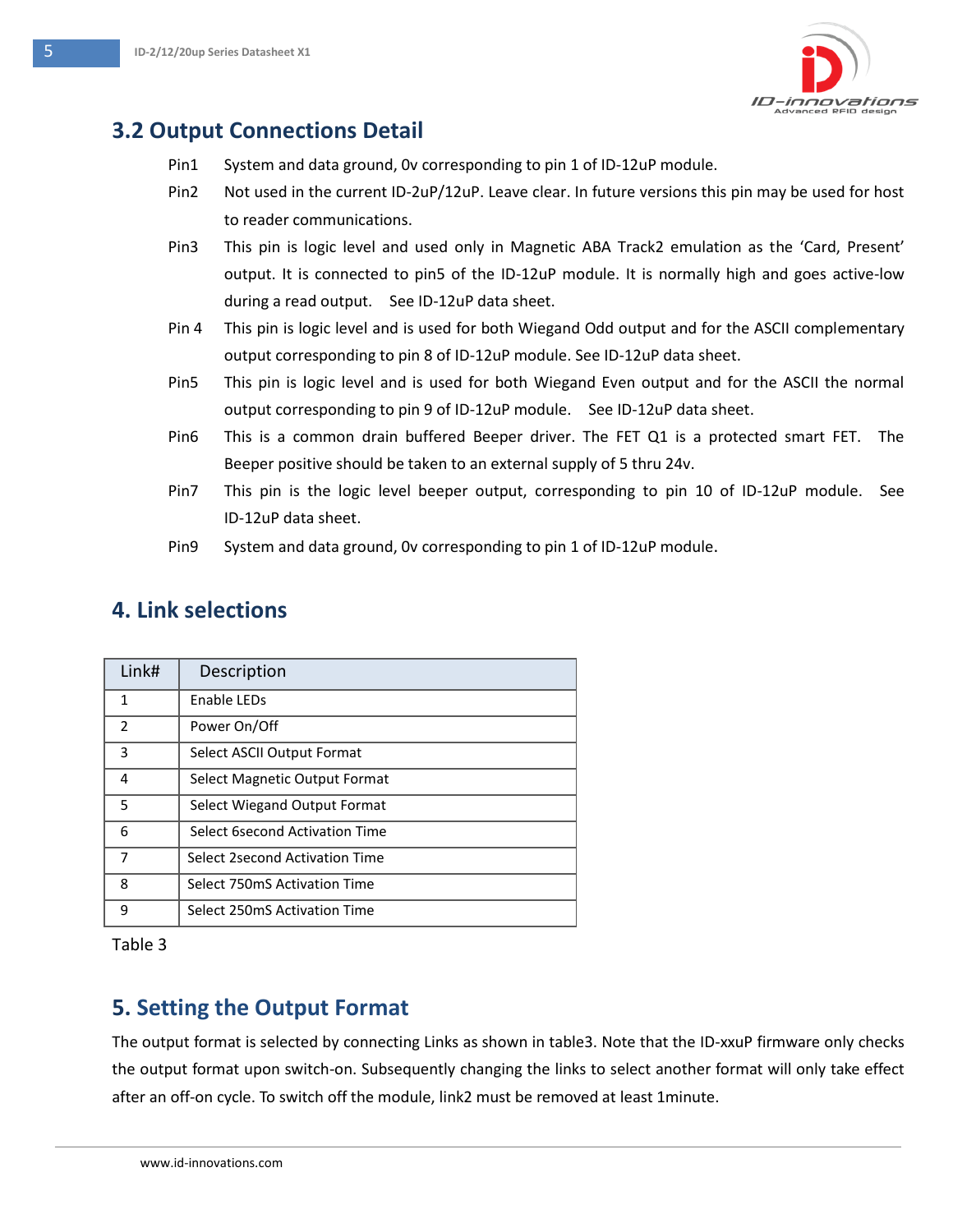

### <span id="page-5-0"></span>**6. Setting the Response Time**

The response time is selected by strapping the links as shown in table3. Note that the ID-xxuP firmware only checks the response time upon switch-on. Subsequently changing the links to select another activation period will only take effect after an off-on cycle. The average read time will be half the activation time + 35mS. So with an activation time of 750mS the average read time will be about 410mS.

# <span id="page-5-1"></span>**7. Device Specifications**

| <b>Parameter</b>                         | ID-2uP, ID-12uP & ID-20uP         |  |
|------------------------------------------|-----------------------------------|--|
| Frequency                                | 125 kHz                           |  |
| Card Format                              | EM 4001 or compatible             |  |
| Encoding                                 | Manchester 64-bit, modulus 64     |  |
| Battery                                  | Lithium 3volt 550mA/H Cell CR3023 |  |
| ID-12uP Current @ 3volt<br>2sec sampling | 13uA nominal                      |  |
| Communications RX/TX                     | 9600 Baud, 8Bit, No Parity        |  |
| Read Range using ISO Card                | $ID-12uP = 4cm$ , $ID-20uP = 5cm$ |  |
| Read Range using Clamshell Card          | $ID-12uP = 5cm$ , $ID-20uP = 6cm$ |  |
| Certification                            | EC, C-TIK, ROHS                   |  |

# <span id="page-5-2"></span>**8. Start Up Check List**

1) First remove all the links to ensure the power is off.

2) Place the ID-12uP module firmly in the socket. Make sure the orientation is correct and the pins are seated firmly.

3) Decide on the required Output Format and Activation Time and set the links accordingly. The average read time will be a little longer than half the activation setting.

4) Make link1 to enable the activity LED1.

5) Turn on the power by making link2. Make the link firmly and avoid making a temporary bad contact. Note that the ID-12uP is an ultra-low power module and brownout detection has not been activated to reduce current.

6) Ensure the module is operating correctly. Reading a card is one way of testing the module. Alternatively the activity indicator LED1 is a good indication the module is working. LED1 will flash regularly.

7) After it has been confirmed that the module is working normally, link1 may be removed to disable the LEDs, this will save an additional 1uA. Link1 may be made at any time to check the activity LED and subsequently disconnected as desired.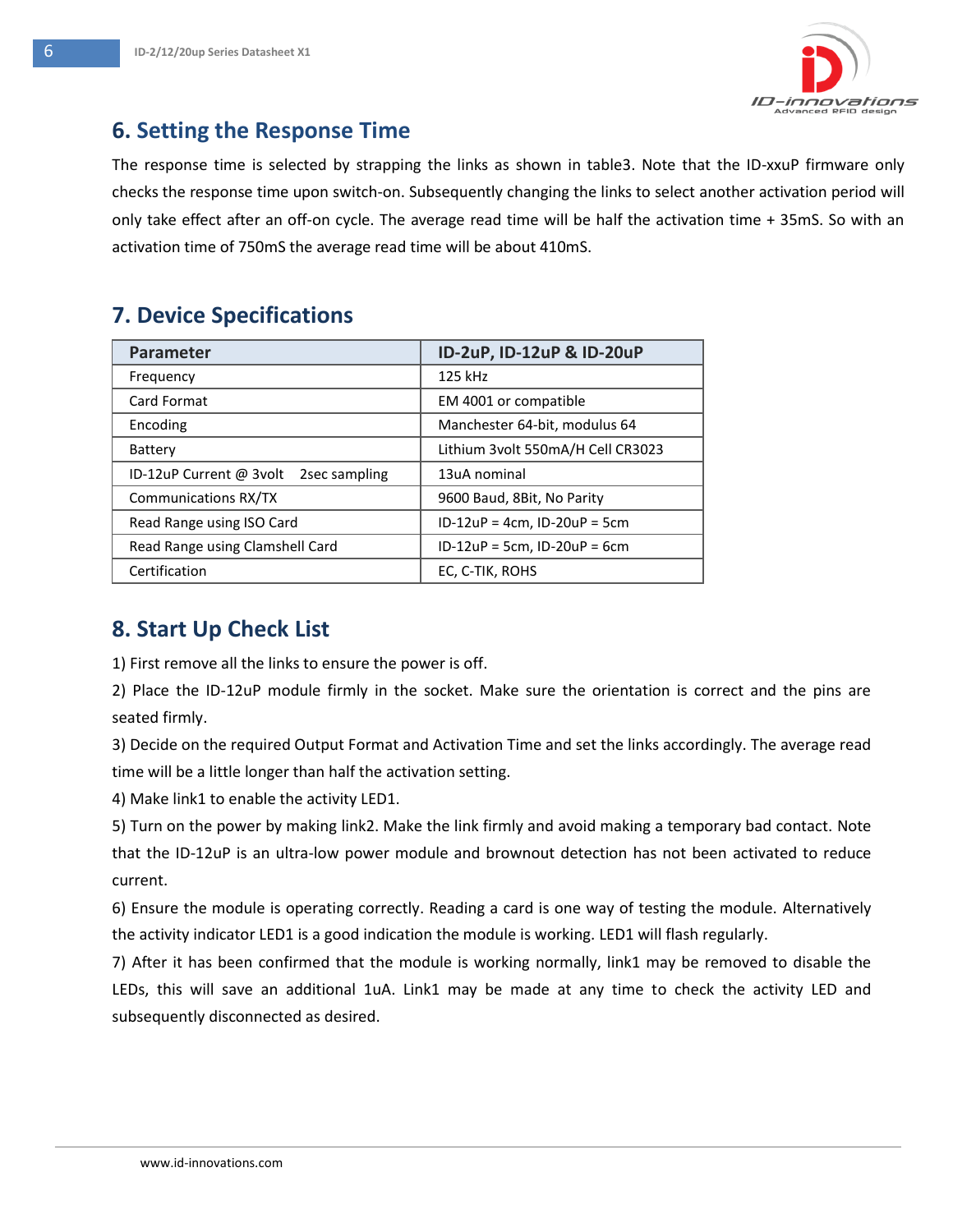

### <span id="page-6-0"></span>**9. Using the Kick Start Demo Board**

The kick start kit is intended to speed up the time the ID-2uP/ID-12uP learning curve and enable engineers and constructors to rapidly design and build their own systems. The kit comes with an on-board lithium cell. At the highest activation level and assuming cards are infrequently presented to the reader, the D-12uP draws a nominal 85uA. This equates to a battery life in access of 9 months. At the other end of the scale, if an activation rate of 6 seconds is selected, the battery life could be up to 5 years. The reader is smart; even set to the highest level of activation and with a card left permanently in read range the battery life will be in excess of 9months. This is achieved by modifying the activation period until the card is removed. In the unlikely event that the battery becomes exhausted during the evaluation period, the cell is commonly available.

The kick start demo board is intended to get users up and running as fast as possible. Users are encouraged to copy all or part of the demo PCB for use with ID-12uP modules.

For further information on ID-12uP modules, including applications, graphs and characteristics see the latest ID-12uP data sheet.

### <span id="page-6-1"></span>**10. Absolute Maximum and Minimum Ratings**

| Maximum voltage applied to any pin      | $+3.6v$        |
|-----------------------------------------|----------------|
| Minimum voltage applied to any pin      | $-0.5v$        |
| Maximum current drawn from any pin      | ± 5mA Peak     |
| Maximum current drawn from antenna pads | $±$ 20 $mA$    |
| Minimum Temperature                     | $-20$ Deg C    |
| Maximum Temperature                     | $+55$ Deg C    |
| Supply voltage                          | $+3.6v, -0.5v$ |

These ratings are absolute maximums. Operation at or near the maximums may cause stress and eventual damage or unpredictable behaviour.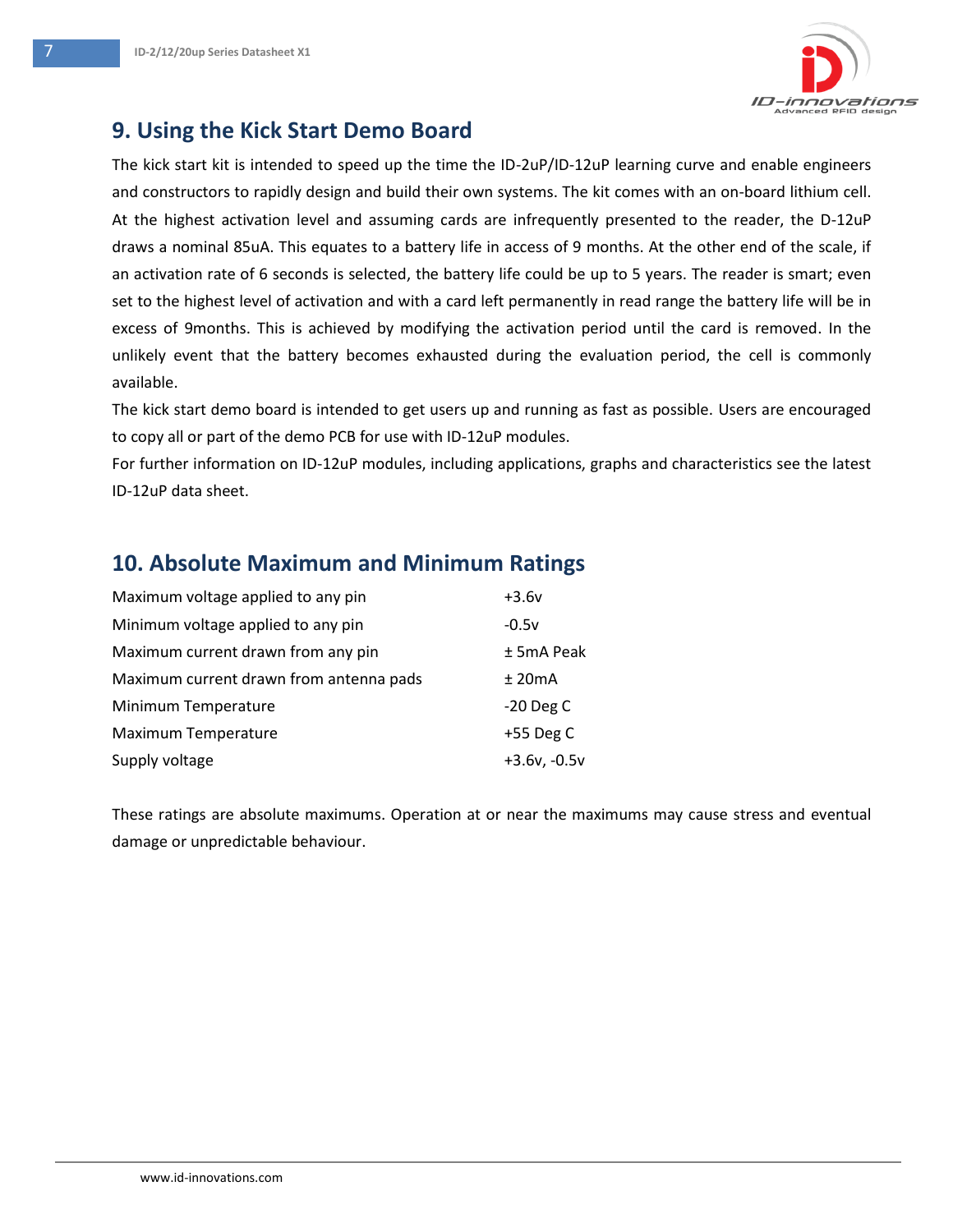

# <span id="page-7-0"></span>**11. Useful information**

#### The Bray++ Terminal

For general testing we suggest the user downloads a terminal program free from the internet. Here is one particularly good one to consider: **http://sites.google.com/site/terminalbpp/** Truly an excellent piece of software. If this is hard to get try a search for Bray 1.9b 20100630. This version is good but any version will be also acceptable.

#### Technical Queries

If you have any technical queries please contact your local distributor, they have all the technical resources to help you and support you. Where no local distributor exists, our technical helpline may be contacted by writing to **[help@ID-Innovations.com](mailto:help@ID-Innovations.com)** 

Please state your geographic region, the module serial number and where you obtained it.

#### Q & A

Questions and answers to technical problems are available on line at **ID-Innovations.Com**. Customer feedback is *always* appreciated.

# <span id="page-7-1"></span>**12. Contact Information**

**Head Office—Australia** ID Innovations 21 Sedges Grove Canning Vale, W.A. 6155 Telephone: +61 8 94554615 Fax: +61 8 94553615